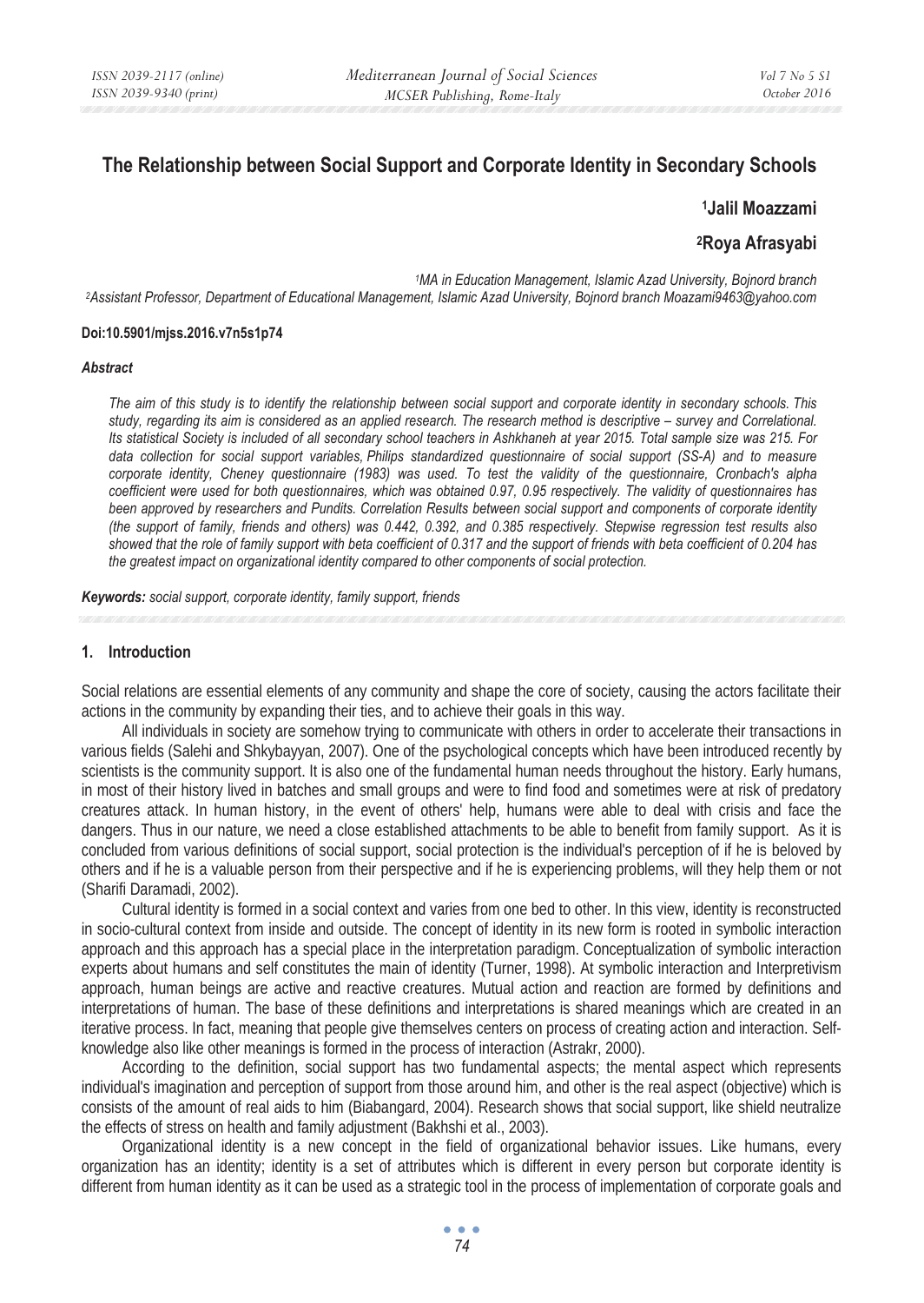### ideals.

Organizations as major pillars of the current social have an important role in meeting the expectations of communities and human resource is the most valuable resource for organizations. Therefore, in order to increase productivity and organizational effectiveness, paying attention to employees' needs and satisfying them is very important. Considering that education in any country is the most important educational organization which is responsible for education and training of future generations of a country, organizational social capital development facilitates the sense of identity, commitment and mental health of the individual and work and also increases the stability of the organization. Education, in general and institutional units (schools) in particular has multiple social and educational functions and this causes scientists to study and explain the multiple threads such as perceived organizational support in their education. Work is a central activity in social life and the situation we live in can be a major source of psychological distress. Since work and career are social achievements, the relationship between employment conditions and health or disease of individual is largely a result of social processes and organizations. One of the factors affecting the mental health is job and work environment. About necessity of research it must be noted that the continuation of career burnout of majority of teachers is undesirable for every social order and organizational performance and its spreading leads to diminishing the individual's commitment to the values and organizational goals and it is source of many of other Social abnormalities. Since the consequences of career burnout is very burdensome for community and organizations, investigation of the burnout source in its social context seem necessary. The main purpose of this study is measuring the level of social support and corporate identity in secondary schools in Ashkhaneh city.

# **2. Research Methodology**

This is an applied research and the goal is descriptive. Given the nature of the research which sought to examine the relationship between social supports on corporate identity in Ashkhaneh high school teachers, since the relationship between two or more variables is in a group, its methodology is correlation –survey. The research community includes all secondary school teachers in Ashkhaneh city in 2015. According to data gathered, their total number is 550. In this study 215 samples were selected according to Morgan-Kerjsy table (1972). For sampling, stratified random sampling method was used.

Research collection instrument composed of two parts:

- 1. The standard social support questionnaire (SS-A).
	- Phillips Social Support Questionnaire (SS-A): Social Support Questionnaire which was developed in 1986 by wax, Phillips, Holly, Thompson, Williams and Stewart is the most popular tools in this field. Phillips Social Support Questionnaire has 23 questions and is scored in two ways that either (yes or no and Likert scale). This questionnaire measures three areas of social protection: family, friends and others.
- 2. Cheney corporate identity questionnaire: it was introduced in 1983 by Cheney. It has 18-item and evaluates the components of membership, loyalty and similarity. Scoring is based on five-point Likert and on the slopes of so strongly agree to strongly disagree.
- Questionnaire distributed among the population and data gathered were entered into SPSS version 22.

Reliability was calculated by Cronbach's alpha which was 0.97 for 23 questions of corporate support questionnaire and for 18 questions of corporate identity questionnaire it was 0.95. The value obtained indicates that the validity of the questionnaire is very high.

To analyze the data, two methods of descriptive and inferential statistics were used. In order to organize, summarize and classify the raw scores and describing the size of the sample, setting the frequency distribution table, percentages, calculation of scattering parameters such as mean, standard deviation and charts, descriptive statistics were used. In inferential statistics, according to the data distribution test and the normality of the research variables, the parametric tests were used. According to the research hypothesis, for relationship between variables Pearson parametric test was used. In order to investigate the impact of each of the components of social protection on corporate identity, stepwise regression analysis was used.

# **3. Research Findings**

The main hypothesis: there is a significant positive relationship between social support and corporate identity in Ashkhaneh secondary schools.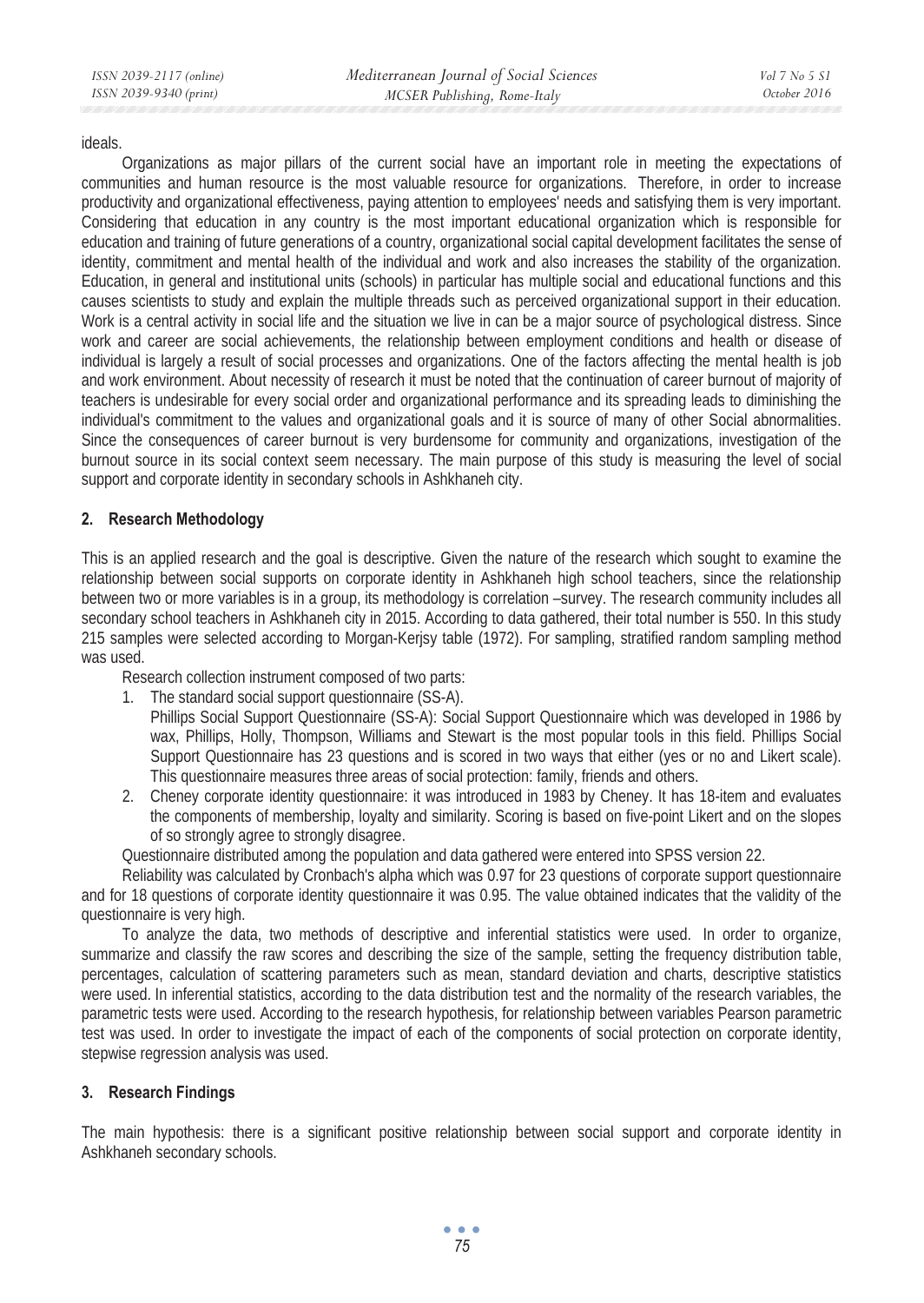|  |  | Table 1. The correlation between social support and corporate identity |
|--|--|------------------------------------------------------------------------|
|  |  |                                                                        |

| Variable                                                       |     | Inumber   Pearson correlation coefficient   Significance level |       |
|----------------------------------------------------------------|-----|----------------------------------------------------------------|-------|
| The relationship between social support and corporate identity | 215 | $*$ 0.475                                                      | 0.001 |
| The relationship between family support and corporate identity | 215 | $*$ 0.442                                                      | 0.001 |
| The connection between friends support and corporate identity  | 215 | $*$ 0.392                                                      | 0.001 |
| The relationship between people support and corporate identity | 215 | $*$ $*$ 0.385                                                  | 0.001 |

According to the results of Pearson correlation, the correlation coefficient between social support and its components including family support, friends support and others support and corporate identity was 0.457, 0.442, 0.392, and 0.385 respectively at the significance level of 0.001. So at the 0.01 alpha and 99% confidence it can be argued that there is a significant relationship between social support and its components and corporate identity of Ashkhaneh high school teachers. It means that the more social support, the more individual show the corporate identity. Therefore, the main hypothesis is confirmed.

To evaluate the effect of each of the components of social support and corporate identity of secondary school teachers in the shape of secondary hypothesis, linear regression test and beta coefficient was used. The results are shown in Table 2.

**Table 2.** Stepwise regression test of components of social support and corporate identity

|                                |        | Significance level F Statistic Adjustment coefficient Watson camera statistic |                 |  |
|--------------------------------|--------|-------------------------------------------------------------------------------|-----------------|--|
| 0.001                          | 20.560 | 0.46                                                                          | 1.66            |  |
| Significance level t Statistic |        | Coefficients                                                                  | Model           |  |
| 0.001                          | 7.769  | 0.470                                                                         | Family support  |  |
| 0.001                          | 3.493  | 0.317                                                                         | Others support  |  |
| 0.026                          | 2.247  | 0.204                                                                         | Friends support |  |

As can be seen in Table 2, the results of multiple regression analysis by step method shows that from three predictor variables, prediction percent of family support with beta coefficient of 0.470, on corporate identity was 47% and in the second step, others support with beta coefficient of 0.317 and friends support with beta coefficient of 0.204 has the most percentage of prediction.

# **4. Discussion and Conclusion**

The first hypothesis: there is a significant relationship between family support and corporate identity of high school teachers of Ashkhaneh. According to the results obtained from Pearson correlation test it can be argued that there is a significant relationship between family support and corporate identity of high school teachers of Ashkhaneh so the first hypothesis is confirmed.

Explanation of hypotheses: work and family are two basic systems of every person life which shapes the unique aspect of human behavior and people should balance what these two aspects request. Adams, Kyngoking (1996) reported that conflict between work and family occurs when the demands of one of these two domains (e.g. work) is Inconsistent with the demands of other domain (e.g. family). This conflict can affect both the quality of family life and the quality of work life. Researchers have described different kinds of conflict regarding behavior, timing and amount of stress which have been created (Carlson et al., 2000).

In the past, it was believed that each of the domains of work and family operate according to its own rules and should be studied separately. Today, this argument is replaced by the idea that the relationship between work and family is dynamic and mutual. It means that work environment factors affect family life but also family issues impact working life.

According to the theory of perceived organizational support of Eisenberger, Huntington, Hatchysvn and Sawa (1986) shore & shore (1995); employees will foster common beliefs about the amount of the organization care about their participation and well-being in order to understand organizational readiness for rewarding work effort and meeting the social and emotional needs. Perceived Organizational Support also refer to ensuring the organization's helps at the occasions in which people are facing with stressful situations or have a problem in doing their jobs effectively (Khmrnya et al., 2011).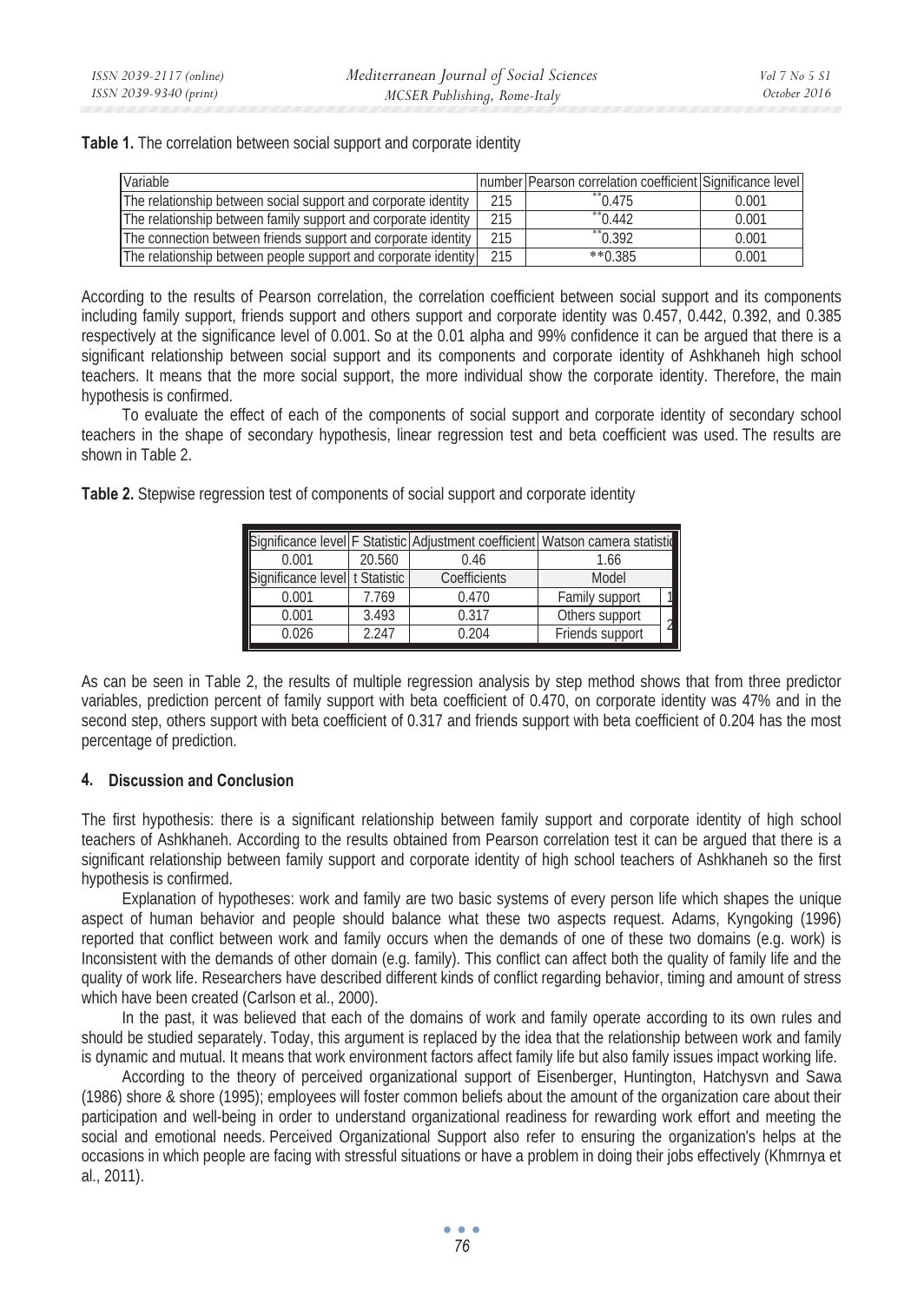| ISSN 2039-2117 (online) | Mediterranean Journal of Social Sciences | Vol 7 No 5 S1 |
|-------------------------|------------------------------------------|---------------|
| ISSN 2039-9340 (print)  | MCSER Publishing, Rome-Italy             | October 2016  |

Work - family conflict can be considered as related components of well-being in definition of Eisenberger et al. or stressful situations in which people have a problem in doing their jobs effectively according to George et al.

Nevertheless, when a person feels conflict between work and family issues, this feeling can be spread to the support he feels from organization. It is likely that in this situation, he become more sensitive to organization behaviors and looks for signs that shows the Organization support him in critical situations and cares for his personal health. So conflict between career and family issues can distort staff perceptions about organizational support. All in all, Perceived Organizational Support plays a key role in balancing the work and family responsibilities (Jones, 2001). It should be noted that if a person cannot have control of home, the feeling of self mastery decreases in him because obviously he cannot blame himself for work - family interference. The events in the workplace are a function of enterprise policy and managers who are completely independent of him and a variety of events inscribed on organization such as market conditions, adds on the conflicts in the workplace and everyone knows that these matters have little role; so it is predicted that self mastering is less damaged compared to when work- family interference occurs. Because it is expected that one's control over marital issues can be resolved easily by negotiation and exchange.

The result of this research hypothesis is consistent with Kashef et al (2012), Syvandany et al (2012), Shen et al (2010), Rahmanseresht and Saghrovany (2013), Nasr Esfahani et al (2012).

# **5. The Second Hypothesis**

There is a relationship between friends support and corporate identity of Ashkhaneh high school teachers.

 According to results it can be claimed that there is a relationship between friends support and corporate identity of Ashkhaneh high school teachers. As a result, the second hypothesis is confirmed.

Explanation of hypotheses: foundation of all values in organization is moral values. These values will help to establish and maintain standards that can affect directing people toward measures which are important for organization. Specifically, when standards or ethical values become widely popular among the members, organizational success will increases.

Values are the foundation of the culture of any organization. As with the original philosophy of the organization for success, values also provide guidelines, policies and common direction for all employees for their daily behavior. By knowing the importance of values and their relation to culture, it is necessary to determine the root of individual and organizational values.

The organization plays an important role in the behavior of employees. Creating ethical values throughout the organization can lead to higher levels of ethical behavior of the employees through influencing the organizational variables. The outcome occurs within the organization, is the increase in organizational citizenship behavior of employees. Employees, who have high moral behavior, participate more in extra-role behaviors and activities. Ethical behavior can prepare the organization's environment for emerging the citizenship behaviors. When the organization's environment is known as a healthy moral environment, it is expected that citizenship behaviors emerge more.

The result of this hypothesis is consistent with Kashef et al (2012), Ghasem Zadeh et al (2014), Tamanaeifar and Mansuri Nick (2014), Rahmanseresht and Saghrovany (2013).

The third hypothesis: there is a relationship between others support and corporate identity of Ashkhaneh high school teachers.

According to results it can be argued that there is a relationship between others supports and corporate identity of Ashkhaneh high school teachers so the third hypothesis is confirmed.

Explanation of hypotheses: The success and popularity of any service organization depends on the satisfaction of its users. Thus, the performance and behavior of staff that contact and interact with people will be crucial to the success of the organization. Because the quality of services is comprised the processes which are based on the presence of people (prayer et al., 2010). In previous researches the positive impact of voluntary behavior that staffs do both for customers and for the organization (OCB) on service quality and organization performance is confirmed. The results of this hypothesis is consistent with Karavrdr, 2014; Chang and Hsieh, 2012; Moosakhani et al., 389; Mirsepassi et al., 2010).

According to the results obtained it can be argued that there is a relationship between social support and corporate identity of Ashkhaneh high school teachers. Therefore, the main hypothesis is confirmed.

Explanation of hypotheses: Eisenberger et al findings (2002) showed that increased support in the organization and its perception by staff will increase the feeling of belonging to the organization and their job satisfaction. These findings are not consistent with the findings of Seyed Hoseini (2011). Perhaps the probable cause of this inconsistency is the difference in the population under studied.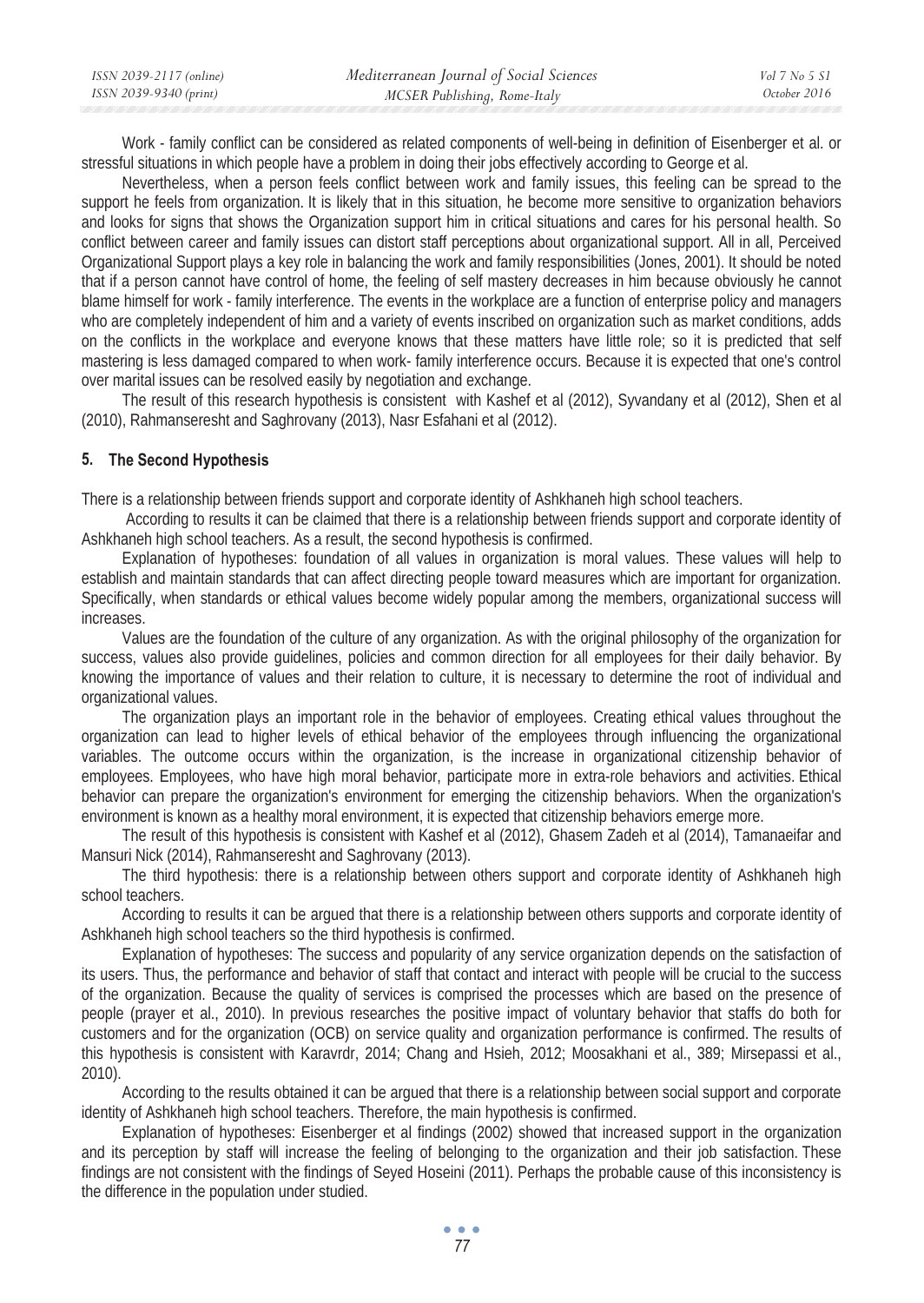| ISSN 2039-2117 (online) | Mediterranean Journal of Social Sciences | Vol 7 No 5 S1 |
|-------------------------|------------------------------------------|---------------|
| ISSN 2039-9340 (print)  | MCSER Publishing, Rome-Italy             | October 2016  |

The findings also is consistent with Kashef et al(2012), Syvandany et al (2012), Shen et al (2010), Ghasem Zadeh et al (2014), Tamanaeifar and Mansuri Nick (2014), Rahmanseresht and Saghrovany (2013), Amir Khani and Aghaz (2013), Nasr Esfahani et al (2013), Amir Khani and Aghaz (2013) and Rahmanseresht &Saghrovany (2013).

In explaining the relationship between social support and corporate identity in teachers, it can be stated that many factors, both directly and indirectly affect the corporate identity among them is perceived organizational support. So that the more amount of perceived organizational support among teachers increases, the less their corporate identity will be.

The effect of social support on increasing corporate identity aware teachers that not only the participation in the development of effective and proper behavior is important and will enhance the effectiveness and independence of teachers through outbreak of desirable behaviors in the organization but also by adding identity and motivation, it will be effective in increasing the efficiency of the organization. Knowledge of the existence of such impact is very important for teachers. Because recall them since human resources are the most important asset of any organization and teachers are one of major assets of their organization, so they should receive full-scale support from their organization, because the organizational support increases the sense of worth and dignity to the teachers.

In such a condition, teachers find them important in the organization and by the sense of belonging to the organization, know them a partner in future and destiny of the organization. In this way, the sense of corporate identity to organization Affairs will not be formed.

# **References**

Adams, G. A., King, L. A.,&King,D.W. (1996).Relationships of job and family involvement, family social support, and work-family conflict with job and life satisfaction. Journal of Applied Psychology, 81, 411-420.

- Amirkhni, T & Aghaz, a (2011). The impact of employee perceptions of organizational justice on their corporate identity: A Case Study of Tehran, Allameh Tabatabaei, Tarbiat Modares (Tehran), scholar behavior, eighteenth year, (50): 262-245.
- Bakhshani NM, Birashk B, Atef-Vahid MK, Bolhari J. [Correlation of social support and negative life events with depression. Iranian Journal of Psychiatry and Clinical Psychology 2003; 9:49-55.(Persian).

Biabangard , E. (2004). Methods of increasing self-esteem in children and adolescents. Tehran: parents and educators.

- Carlson, Dawn S., Larry, J. Williams, & Michele Kacmar, K. (2000). "Construction and Initial Validation of a Multidimensional Measure of Work-Family Conflict. Journal ofVocational Behavior. 56(2):249–276.
- Chiang, C. F., & Hsieh, T. S. (2012). The impacts of perceived organizational support and psychological empowerment on job performance: The mediating effects of organizational citizenship behavior. International Journal of Hospitality Management, 31(1), 180-190.
- Eisenberger, R., Huntington, R., Hutchinson, S., & Sowa, D. (1986). Perceived organizational support. Journal of Applied Psychology, 71: 500-507.

Ghasemzadeh, A. et al (2015), The relationship between professional ethics and social responsibility and individual accountability: the role of mediator serving culture, Journal of Ethics in Science and Technology Hall, the No. 2.

Hosseini, SH. & Hazrati, M. (2013). Identification and explanation of the factors affecting organizational anti-citizenship behaviors. Police Organizational Development Journal, No. 44, Ss47-65.

Jones«R.«The big idea«Design Management Journal«2001Olins«W.«Guide til design afidentiter«Dansk Design Center«K?benhavn«1995.

Karavardar, G. (2014). Perceived Organizational Support, Psychological Empowerment organizational Citizenship Behavior, Job Performance and Job Embeddedness: A Research on the Fast Food Industry in Istanbul, Turkey. International Journal of Business and Management, 9(4), p131.

Khamar Nia, M. (2011). The effect of social capital dimensions on burnout among nurses in Hashemi Nejad Hospital, Hormozgan Medical Journal, Vol. XV, No. III, pp. 209-217.

Khani, M. et al, (2010). The relationship between organizational citizenship behavior and Performance. Journal of Management, Issue 25, pp. 90-75

Kashef, M. & Hamdami, S. The relationship between the establishing premium brand and sporting goods, Master's thesis. Faculty of Physical Education and Sport Sciences, Urmia

Mirsepassi, N. et al, (2010). Study of the relationship between organizational citizenship behavior and job performance municipality. Monthly planning and management of urban municipalities, No. 100, pp. 109-93

Nasresfahani, A. et al, (2013), "Study of the relationship between staffs organizational identity and organizational silence", 24th year, serial number, No. IV, pp. 139-162.

Rahmanseresht, H. (2013). The impact of corporate identity and orientation towards work on the emotional commitment of employees, Change Management Journal, 5 (9), 52-67. On the http://tmj.um.ac.ir/index.php/manag/article/view/28870 was extracted.

Salehi, Omran, E. Shkybayyan, T. (2007). Evaluation of the amount of paying attention to components of national identity in textbooks of elementary education National studies Quarterly, year 29, Issue 1.

Sivandani, Asma, Koohbanani, ShahinEbrahimi, Vahidi, Taghi. (2013). The Relation Between Social Support and Self-efficacy with Academic Achievement and School Satisfaction among Female Junior High School Students in Birjand. Procedia-Social and Behavioral Sciences, 84, 668-673.